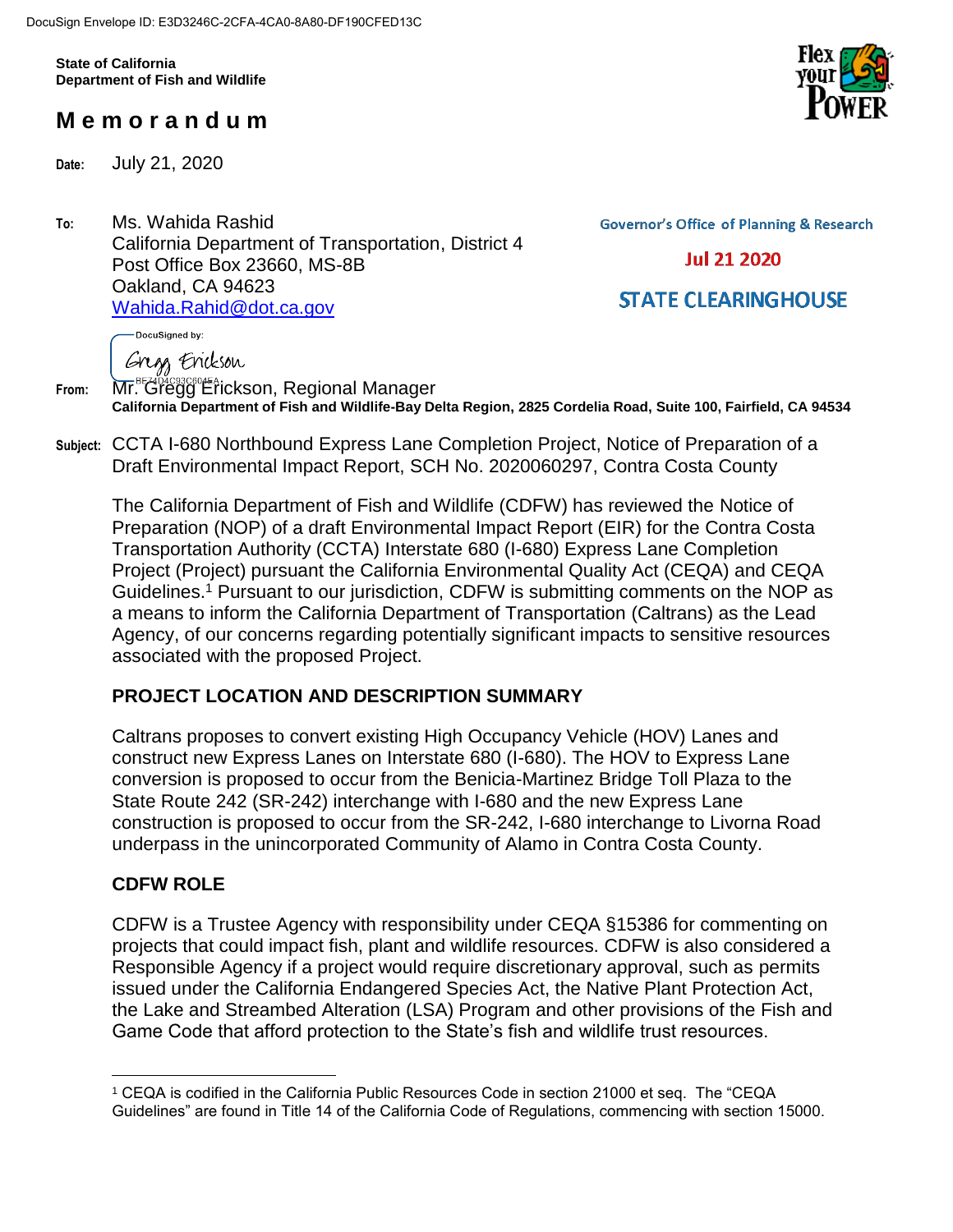Ms. Wahida Rashid 2 July 21, 2020 California Department of Transportation

# **LAKE AND STREAMBED ALTERATION AGREEMENT**

Please be advised that the proposed Project may be subject to LSA Notification for impacts to drainage systems that connect to tributaries of main stem creeks and tributaries that occur within the Project limits. CDFW requires an LSA Notification, pursuant to Fish and Game Code section 1600 et. seq., for or any activity that may substantially divert or obstruct the natural flow; change or use material from the bed, channel, or bank including associated riparian or wetland resources; or deposit or dispose of material where it may pass into a river, lake or stream. Work within ephemeral streams, washes, watercourses with a subsurface flow, and floodplains are subject to notification requirements.

The Project has the potential to impact bed, bank, channel and riparian habitat associated with the following drainages, floodplains, tributaries and mainstems of Walnut Creek, Grayson Creek and Las Trampas Creek.

### **CALIFORNIA ENDANGERED SPECIES ACT**

Please be advised that a CESA Incidental Take Permit (ITP) must be obtained if the Project has the potential to result in take of species of plants or animals listed under CESA, either during construction or over the life of the Project. Under CESA, take is defined as "to hunt, pursue, catch, capture, or kill, or attempt to hunt, pursue, catch, capture or kill." Issuance of an ITP is subject to CEQA documentation. If the Project will impact CESA-listed species, early consultation is encouraged, as significant modification to the Project and mitigation measures may be required in order to obtain a CESA Permit.

The Project has the potential to result in take of the following species listed under CESA; California tiger salamander (*Ambystoma californiense*), State Threatened and Alameda whipsnake (*Masticophis lateralis euryxanthus*), State Threatened.

### **COMMENTS AND RECOMMENDATIONS**

CDFW acting as a Responsible Agency, has discretionary approval under CESA through issuance of an ITP and an LSA Agreement as well as other provisions of the Fish and Game Code that afford protection to the State's fish and wildlife trust resources. CDFW offers the following comments and recommendations below to assist Caltrans in identifying and/or mitigating the Project's significant, or potentially significant, direct and indirect impacts on fish and wildlife (biological) resources.

### **Comment 1 – Fish and Wildlife Resources**

CDFW recommends that a full list or table is included in the Biological Resources Section of the draft EIR that notes species common name, scientific name, State and federal listing status (as applicable), habitat type preference and determination on presence for all special-status species with the potential to occur within the Project.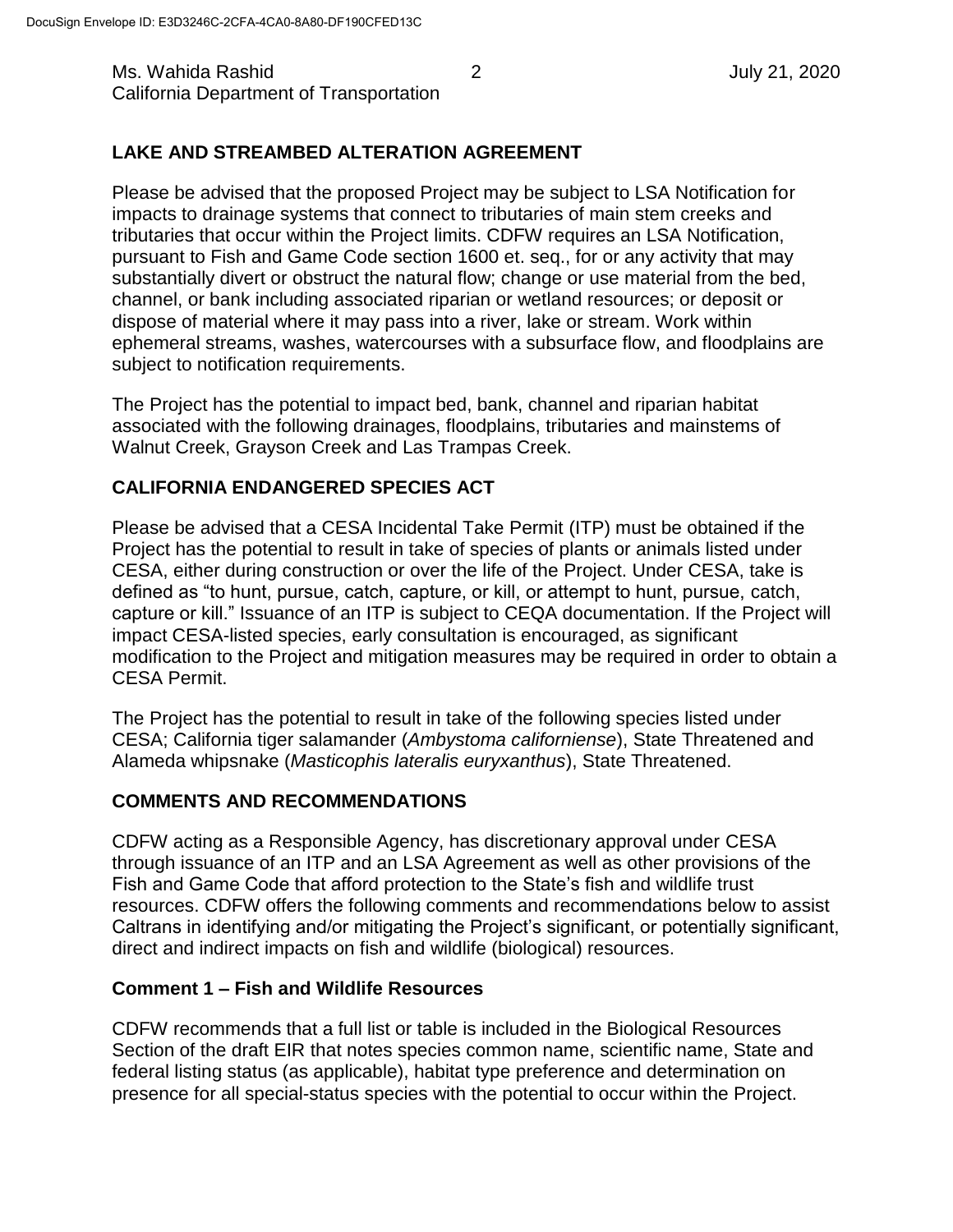Ms. Wahida Rashid 2 July 21, 2020 California Department of Transportation

CDFW offers the following list of species that have the potential to occur within the Project limits including but not limited to; California tiger salamander (State Threatened), Alameda whipsnake (State Threatened), California red-legged frog (State Species of Special Concern (SSC), western burrowing owl (SSC), pallid bat (SSC), Townsend's big eared bat (SSC), Congdon's tarplant (SSC), Contra Costa goldfields (Rare Plant 1B) and Big Tarplant (Rare Plant 1B). A full and complete of fish and wildlife resources should be developed using wildlife databases such as the California Natural Diversity Database (CNDDB), scientific studies or species inventories from nearby locations, focused survey results or findings associated with the current Project and focused survey results or findings from previous projects within the vicinity of the currently proposed Project.

#### **Comment 2 – Fish Passage**

Senate Bill 857 (SB-857), which amended Fish and Game Code 5901 and added section 156 to the Streets and Highways Code states in section 156.3, "For any project using state or federal transportation funds programmed after January 1, 2006, [Caltrans] shall insure that, if the project affects a stream crossing on a stream where anadromous fish are, or historically were, found, an assessment of potential barriers to fish passage is done prior to commencing project design. [Caltrans] shall submit the assessment to the [CDFW] and add it to the CALFISH database. If any structural barrier to passage exists, remediation of the problem shall be designed into the project by the implementing agency. New projects shall be constructed so that they do not present a barrier to fish passage. When barriers to fish passage are being addressed, plans and projects shall be developed in consultation with the [CDFW]."

The following fish passage assessment database identification numbers exist within the currently proposed Project limits and represent potential fish passage barriers that should be identified, evaluated and discussed in the subsequent draft EIR according to the requirements of SB-857;

PAD ID# 761078, I-680; PM 24.0, Unassessed PAD ID# 761077, I-680; PM 22.7, Unassessed PAD ID# 761076, I-680; PM 21.8, Unassessed PAD ID# 761074, I-680; PM 20.9, Unassessed PAD ID# 761074, I-680; PM 19.2, Unassessed PAD ID# 761073, I-680; PM 18.7, Unassessed PAD ID# 761072, I-680; PM 18.3, Unassessed PAD ID# 761071, I-680; PM 16.1, Unassessed PAD ID# 761070, I-680; PM 13.7, Unassessed PAD ID# 761069, I-680; PM 13.5, Unassessed PAD ID# 761068, I-680; PM 12.6, Unassessed PAD ID# 761067; I-680; PM 11.3, Unassessed

CDFW recommends the following avoidance and minimization measures is included in the subsequent draft EIR: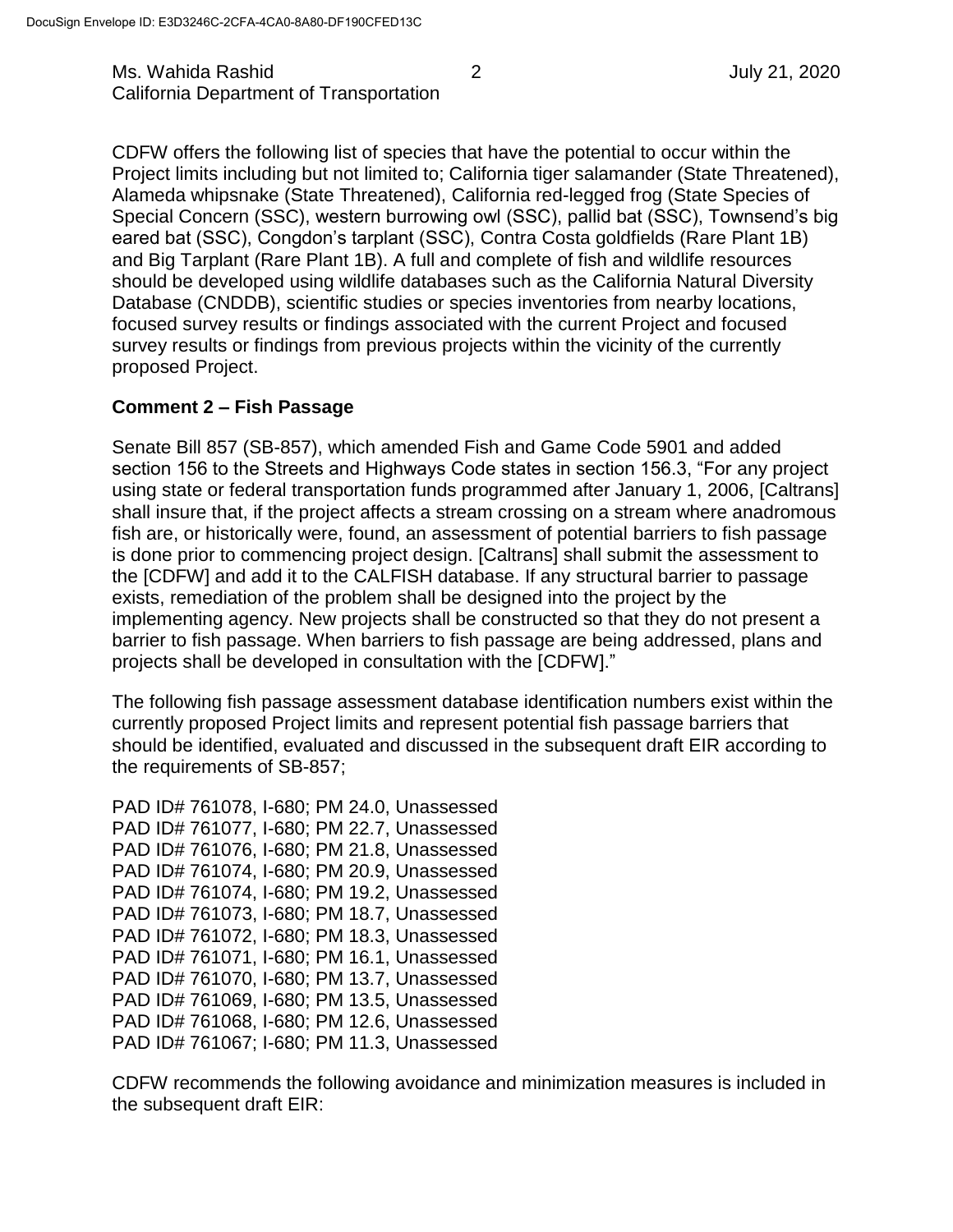Ms. Wahida Rashid 2 July 21, 2020 California Department of Transportation

### **Recommended Mitigation Measure 1: BIO-FISH Passage:**

For any project using state or federal transportation funds programmed after January 1, 2006, Caltrans shall insure that, if the Project affects a stream crossing on a stream where anadromous fish are, or historically were, found, an assessment of potential barriers to fish passage is done prior to commencing Project design. Caltrans shall submit the assessment to the CDFW and add it to the CALFISH database. If any structural barrier to passage exists, remediation of the problem shall be designed into the Project by the implementing agency. New projects shall be constructed so that they do not present a barrier to fish passage. When barriers to fish passage are being addressed, plans and projects shall be developed in consultation with CDFW.

# **COMMENT 3 – BATS**

CDFW has determined that various locations throughout the Project limits have the potential to contain bat species, many of which are state species of special concern. CDFW made this determination by referencing CNDDB and by remote habitat analysis, as well as, the widely accepted concept that roosting bats have a strong preference to inhabit voids and crevices in culverts, bridges and other anthropogenic structures. To evaluate and avoid potential impacts to bat species, CDFW recommends incorporating the following mitigation measures and that these measures be made conditions of approval for the Project.

### **Recommended Mitigation Measure 1: Bat Habitat Assessment**

A qualified biologist should conduct a habitat assessment for bats at work sites seven (7) days prior to the start of Project activities and every 14 days during Project activities. The habitat assessment shall include a visual inspection of features within 200 feet of the work area for potential roosting features (bats need not be present). Habitat features found during the survey shall be flagged or marked.

#### **Recommended Mitigation Measure 2: Bat Habitat Monitoring**

If any habitat features identified in the habitat assessment will be altered or disturbed by Project construction, the qualified biologist should monitor the feature daily to ensure bats are not disturbed, impacted, or fatalities are caused by the Project.

#### **Recommended Mitigation Measure 3: Bat Project Avoidance**

If bat colonies are observed at the Project site, at any time, all Project activities should stop until the qualified biologist develops a bat avoidance plan to be implement at the Project site. If voids, crevices or other anthropogenic roosting habitat is removed, replacement habitat in the form of bat boxes or artificial roosting structures should be installed in consultation with CDFW to achieve the appropriate design and placement. Once the plan is implemented, Project activities may recommence.